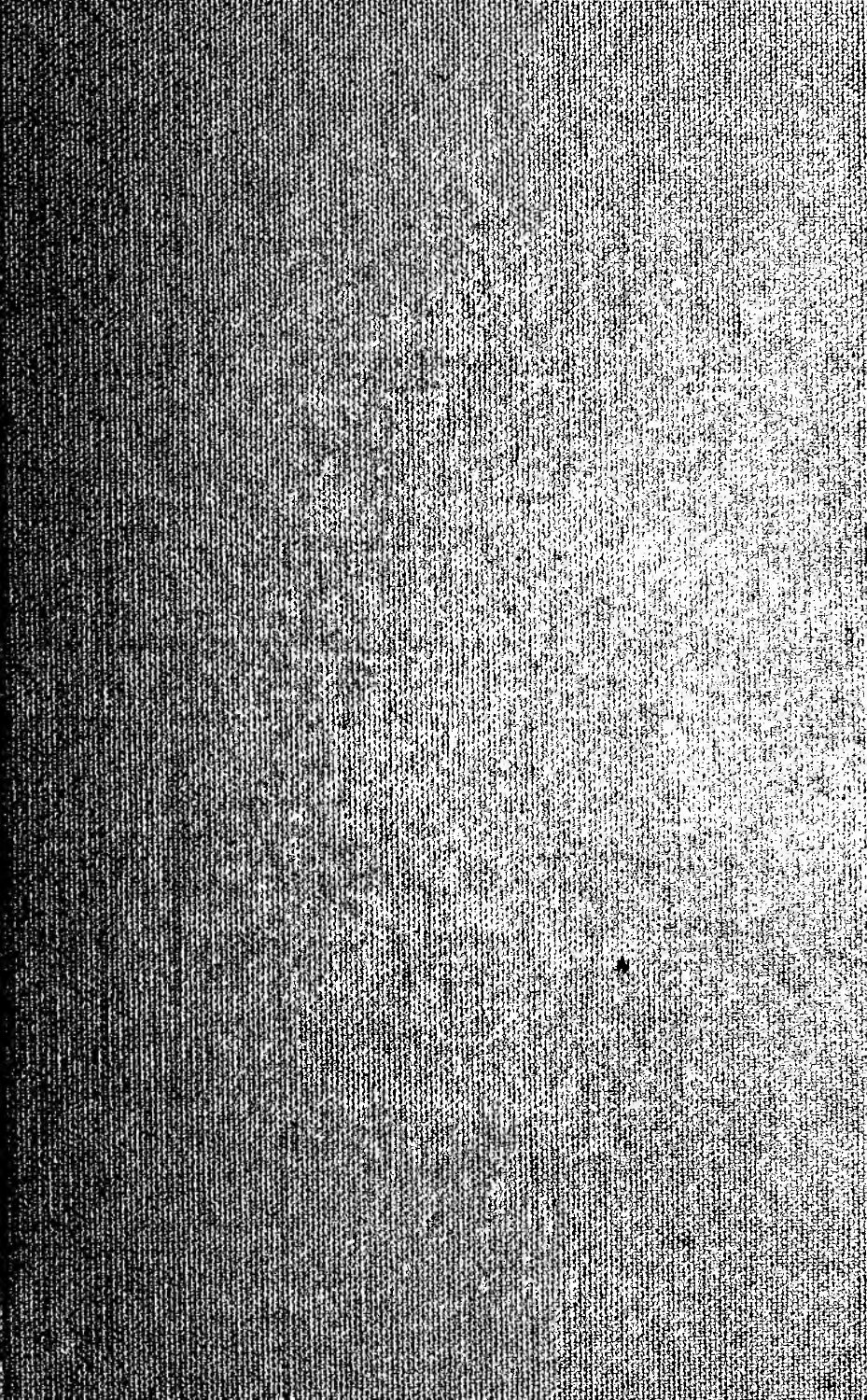|                                                                                     | <b>Democratic Primary</b>                                          |                                                                               |                                                             |                                                                             |                         | <b>Republican Primary</b> |                    |                   |                         |
|-------------------------------------------------------------------------------------|--------------------------------------------------------------------|-------------------------------------------------------------------------------|-------------------------------------------------------------|-----------------------------------------------------------------------------|-------------------------|---------------------------|--------------------|-------------------|-------------------------|
| Seventh<br>Norfolk<br><b>District</b>                                               | M. Joseph Manning<br>of Milton                                     | Brian A. Joyce<br>of Milton                                                   | All Others                                                  | Blanks                                                                      | <b>Total Votes Cast</b> | No Nomination             | All Others         | Blanks            | <b>Total Votes Cast</b> |
| Milton<br>Randolph<br>TOTALS                                                        | 3,030<br>632<br>3,662                                              | 3,086<br>1,119<br>4,205                                                       | $\overline{\phantom{0}}$<br>$\mathbf{1}$<br>$\mathbf{I}$    | 57<br>18<br>75                                                              | 6,173<br>1,770<br>7,943 | -                         | $\tau$<br>30<br>37 | 583<br>177<br>760 | 590<br>207<br>797       |
| Seventh<br>Norfolk<br><b>District</b>                                               | <b>State Election</b><br>Brian A. Joyce<br>Democratic<br>of Milton | All Others                                                                    | <b>Blanks</b>                                               | <b>Total Votes Cast</b>                                                     |                         |                           |                    |                   |                         |
| Milton<br>Pct. 1<br>2<br>4<br>5<br>.<br>6<br>.<br>.<br>8<br>.<br>9<br>.<br>10       | 649<br>930<br>874<br>652<br>878<br>918<br>902<br>1,049<br>839      | $\mathbf{l}$<br>$\mathbf{1}$<br>4<br>2<br>$\mathbf{1}$<br>1<br>$\overline{c}$ | 258<br>340<br>387<br>400<br>414<br>438<br>520<br>440<br>462 | 908<br>1,270<br>1,262<br>1,052<br>1,296<br>1,358<br>1,423<br>1,490<br>1,303 |                         |                           |                    |                   |                         |
| Randolph<br>Pct. $3 \ldots \ldots \ldots$<br>5<br>.<br>7<br>.<br>8<br>.<br>$TOTALS$ | 1,220<br>1,231<br>1,320<br>1,285<br>12,747                         | 15<br>9<br>9<br>6<br>51                                                       | 309<br>290<br>338<br>340<br>4,936                           | 1,544<br>1,530<br>1,667<br>1,631<br>17,734                                  |                         |                           |                    |                   |                         |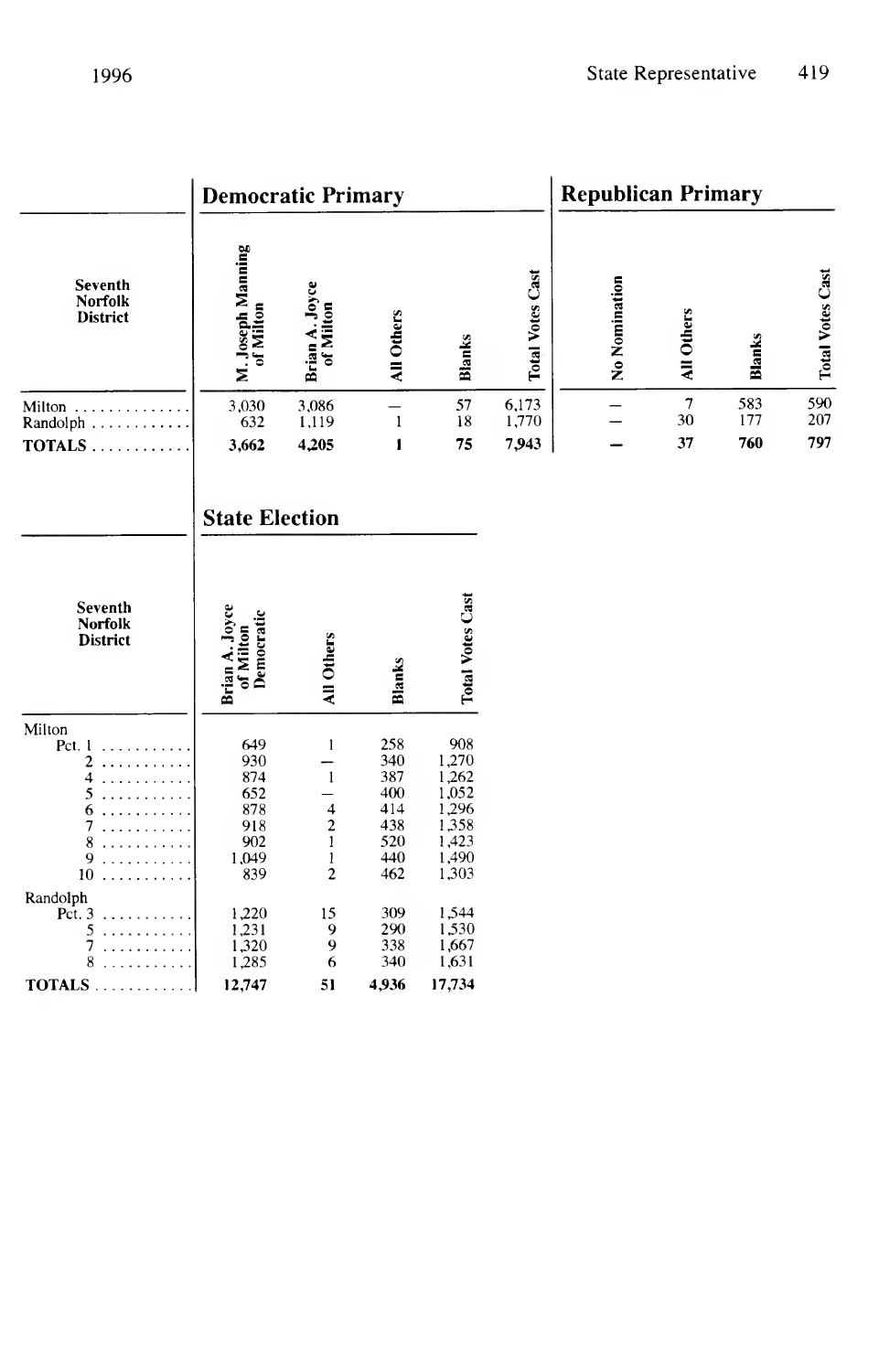| Louis L. Kafka<br>of Sharon                     | All Others                                    | Blanks                                                   | <b>Total Votes Cast</b>                             | James J. Skelly<br>of Stoughton                             | <b>All Others</b>                             | Blanks         | <b>Total Votes Cast</b>   |
|-------------------------------------------------|-----------------------------------------------|----------------------------------------------------------|-----------------------------------------------------|-------------------------------------------------------------|-----------------------------------------------|----------------|---------------------------|
| 328<br>532<br>860                               |                                               | 36<br>100<br>136                                         | 364<br>632<br>996                                   | 73<br>178<br>251                                            | $\overline{\phantom{0}}$<br>$\mathbf{1}$<br>ı | 35<br>46<br>81 | 108<br>225<br>333         |
|                                                 |                                               |                                                          |                                                     |                                                             |                                               |                |                           |
| Democratic<br>of Sharon                         | of Stoughton<br>Republican                    |                                                          |                                                     |                                                             |                                               |                |                           |
| 1,376<br>1,555<br>1,533<br>1,476                | 240<br>254<br>211<br>276                      |                                                          | 90<br>100<br>88<br>84<br>88                         | 1,706<br>1,909<br>1,832<br>1,836<br>1,787                   |                                               |                |                           |
| 826<br>930<br>974<br>748<br>1,139<br>864<br>930 | 563<br>647<br>662<br>446<br>446<br>440<br>647 | $\mathbf{1}$<br>$\overline{\phantom{0}}$                 | 123<br>89<br>149<br>114<br>116<br>145<br>89         | 1,512<br>1,666<br>1,785<br>1,309<br>1,701<br>1,449<br>1,666 |                                               |                |                           |
|                                                 | Louis L. Kafka<br>1,415<br>13,766             | <b>State Election</b><br>James J. Skelly<br>284<br>5,116 | <b>Democratic Primary</b><br><b>All Others</b><br>ı | Blanks<br>1,275                                             | <b>Total Votes Cast</b><br>20,158             |                | <b>Republican Primary</b> |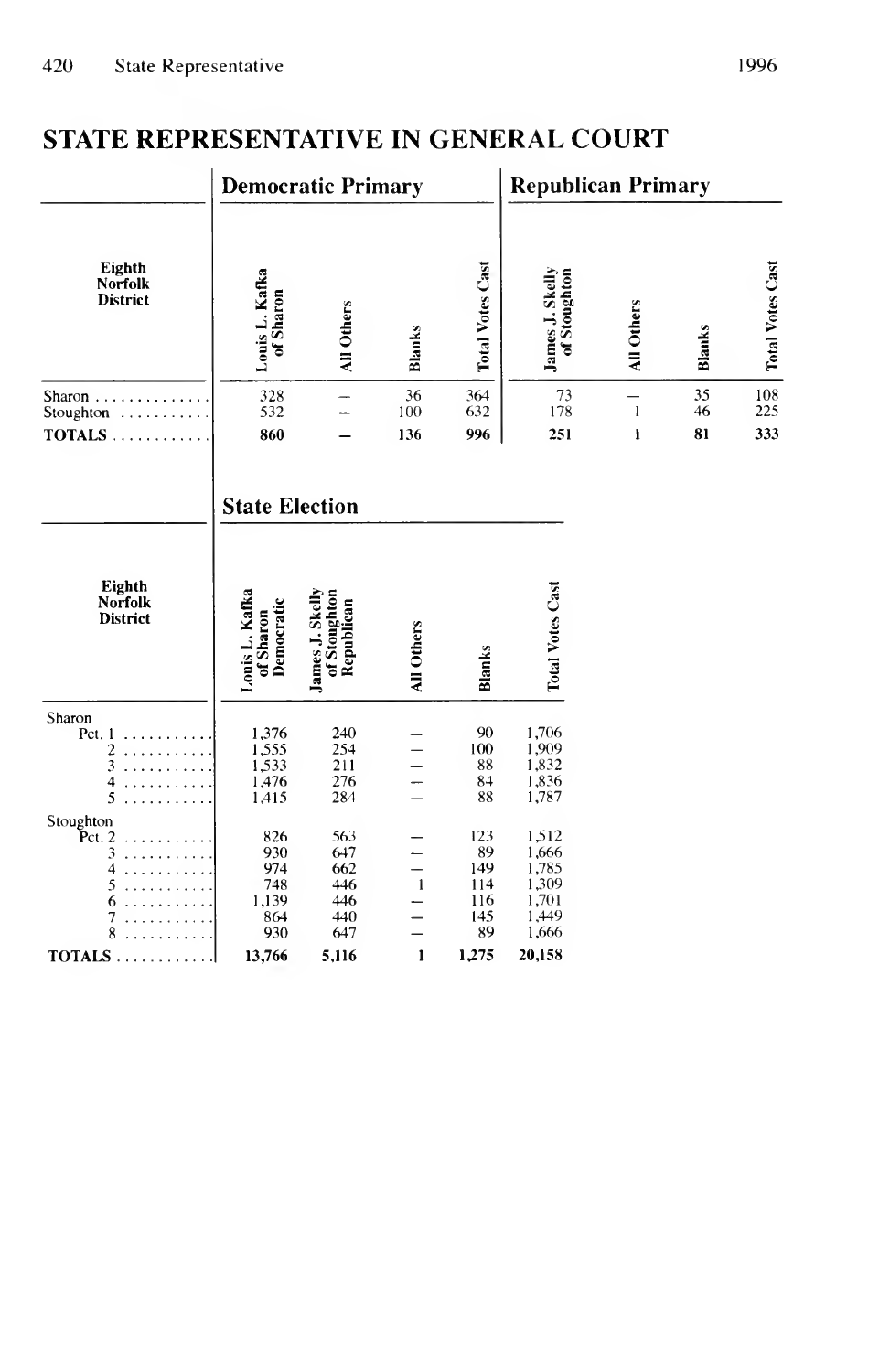|                                                                                                  | <b>Democratic Primary</b>                          |                                                                                    |                                        |                                                    | <b>Republican Primary</b>            |                               |                             |                                |
|--------------------------------------------------------------------------------------------------|----------------------------------------------------|------------------------------------------------------------------------------------|----------------------------------------|----------------------------------------------------|--------------------------------------|-------------------------------|-----------------------------|--------------------------------|
| Ninth<br>Norfolk<br><b>District</b>                                                              | No Nomination                                      | <b>All Others</b>                                                                  | <b>Blanks</b>                          | <b>Total Votes Cast</b>                            | <b>Jo Ann Sprague<br/>of Walpole</b> | All Others                    | Blanks                      | <b>Total Votes Cast</b>        |
| Millis<br>Norfolk<br>Walpole<br>Wrentham<br>TOTALS                                               | $\overline{\phantom{0}}$                           | $\overline{\phantom{0}}$<br>10<br>$\overline{7}$<br>$\overline{\phantom{0}}$<br>17 | 173<br>116<br>451<br>125<br>865        | 173<br>126<br>458<br>125<br>882                    | 69<br>100<br>204<br>104<br>477       | —<br>$\overline{\phantom{0}}$ | 19<br>53<br>18<br>11<br>101 | 88<br>153<br>222<br>115<br>578 |
|                                                                                                  | <b>State Election</b>                              |                                                                                    |                                        |                                                    |                                      |                               |                             |                                |
| Ninth<br><b>Norfolk</b><br><b>District</b>                                                       | <b>Jo Ann Sprague</b><br>of Walpole<br>Republican  | All Others                                                                         | Blanks                                 | <b>Total Votes Cast</b>                            |                                      |                               |                             |                                |
| Millis<br>Pct. $1 \ldots$<br>.                                                                   | 1,484                                              | 6                                                                                  | 414                                    | 1,904                                              |                                      |                               |                             |                                |
| Norfolk<br>Pct. $1$<br>2<br>3                                                                    | 746<br>1,362<br>1,525                              | 4<br>3<br>6                                                                        | 124<br>300<br>283                      | 874<br>1,665<br>1,814                              |                                      |                               |                             |                                |
| Walpole<br>Pct. $1, \ldots, \ldots, \ldots$<br>2<br>.<br>3<br><u>.</u><br>4<br>.<br>5<br>.<br>6. | 1,145<br>1,382<br>1,155<br>1,221<br>1,403<br>1,347 | $\overline{\phantom{0}}$                                                           | 254<br>355<br>214<br>256<br>318<br>275 | 1,399<br>1,737<br>1,369<br>1,477<br>1,721<br>1,622 |                                      |                               |                             |                                |
| Wrentham<br>Pct. 1<br>.<br>2<br>.<br>3<br>.<br>$TOTALS$                                          | 1,424<br>1,164<br>1,048<br>16,406                  | 19                                                                                 | 395<br>330<br>286<br>3.804             | 1,819<br>1,494<br>1,334<br>20,229                  |                                      |                               |                             |                                |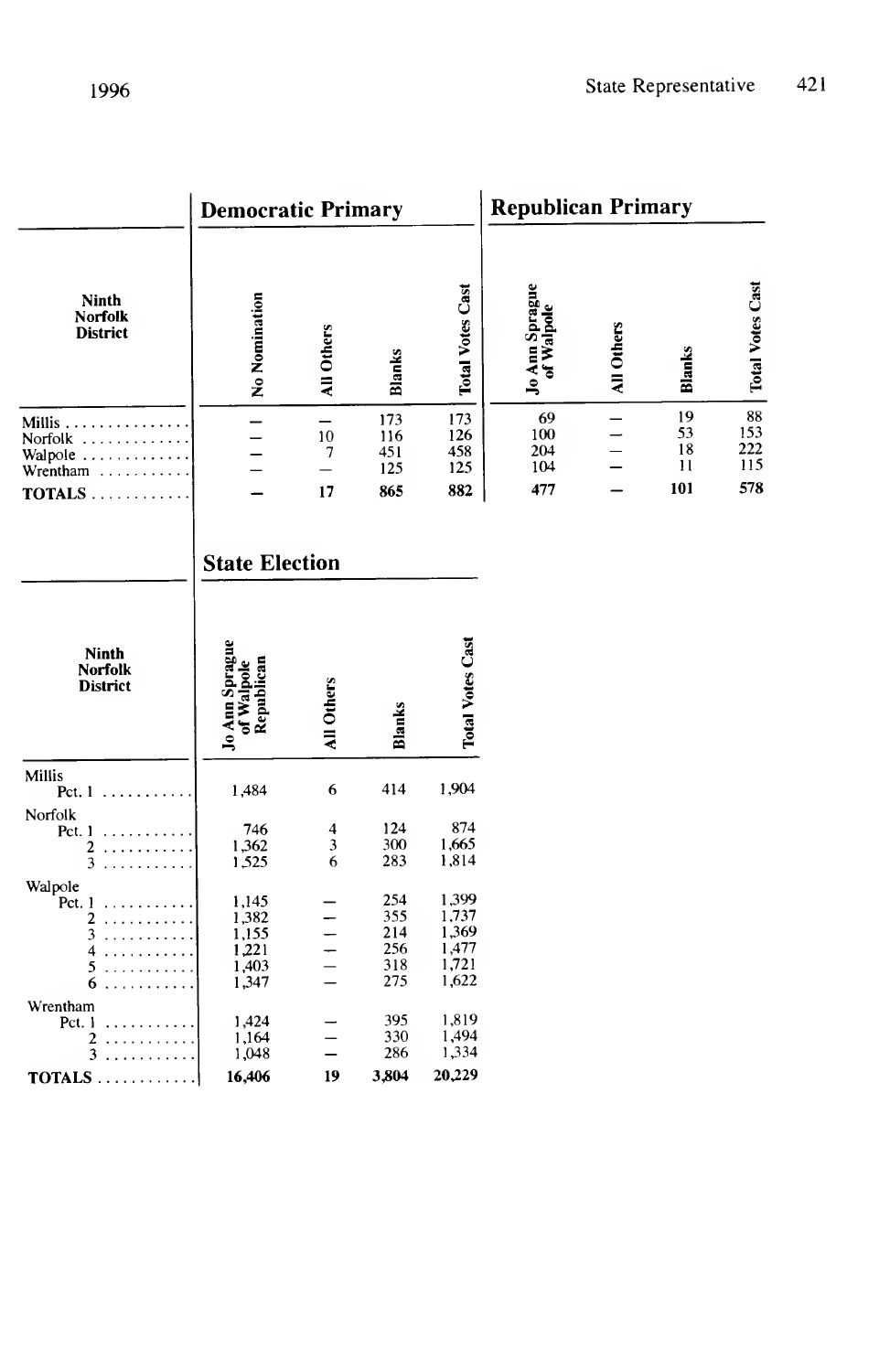|                                                           |                                               | <b>Democratic Primary</b> |                                                   |                                  |                      |                                                        | <b>Republican Primary</b>     |                                   |  |  |
|-----------------------------------------------------------|-----------------------------------------------|---------------------------|---------------------------------------------------|----------------------------------|----------------------|--------------------------------------------------------|-------------------------------|-----------------------------------|--|--|
| <b>Ivath</b><br>Nor hill<br>District                      | James E. Vallee<br><b>UCF PERSON</b>          | <b>UI Others</b>          | Blanks                                            | Total Voice Cast                 | <b>No Nomination</b> | All Others                                             | <b>Blanks</b>                 | Total Votes Cast                  |  |  |
| <b>B. Hingham</b><br><b>Hackstrue</b><br>Louklin<br>torus | 139<br>u<br>$f\geq 1$<br>913                  |                           | $-11$<br>$\mathbf{1}$<br>tris<br>222              | 202<br>$10 - 1$<br>891<br>1,197  |                      | $\cdot \mathbb{I}$<br>$\mathbf{I}$<br>$\boldsymbol{S}$ | H/<br>лì.<br><b>IM</b><br>305 | H/<br>24<br>(9)<br>$\overline{M}$ |  |  |
|                                                           | <b>State Election</b>                         |                           |                                                   |                                  |                      |                                                        |                               |                                   |  |  |
| <b>Truth</b><br>Nortotk<br>District                       | James E. Vallee<br>об Реакійні<br>Гленарстван | All Oraen                 | Blanks                                            | Total Votes Cast                 |                      |                                                        |                               |                                   |  |  |
| Bellingham<br>ハモナ<br>$\mathfrak l$<br>١<br>Ñ              | 1,042<br>ردارد<br>1,015<br>1,025              |                           | $11 - 1$<br>124<br>411<br>116                     | 1,156<br>1,302<br>1,342<br>1,341 |                      |                                                        |                               |                                   |  |  |
| Hackstone<br>15 U.P<br>$\mathbf{I}$                       | 956<br>964                                    | I.                        | 188<br>256                                        | 1,144<br>1,223                   |                      |                                                        |                               |                                   |  |  |
| Lrankhu<br>IN 1-1<br>$\mathfrak l$<br>ł,                  | 1,402<br>1,119<br>1,217<br>1.698              | J,<br>t                   | 523<br>树木<br>$1.1 +$<br>$\mathcal{L}(\mathbf{r})$ | 1,930<br>1,815<br>1,564<br>2,462 |                      |                                                        |                               |                                   |  |  |
| $\boldsymbol{\gamma}$<br>ó<br>TOTALS                      | 1,315<br>2,024<br>14,981                      | $\mathbb{I}$<br>1<br>S    | 423<br>$^{\prime}$ V $^{\prime}$<br>5,045         | 1,739<br>2,816<br>20,034         |                      |                                                        |                               |                                   |  |  |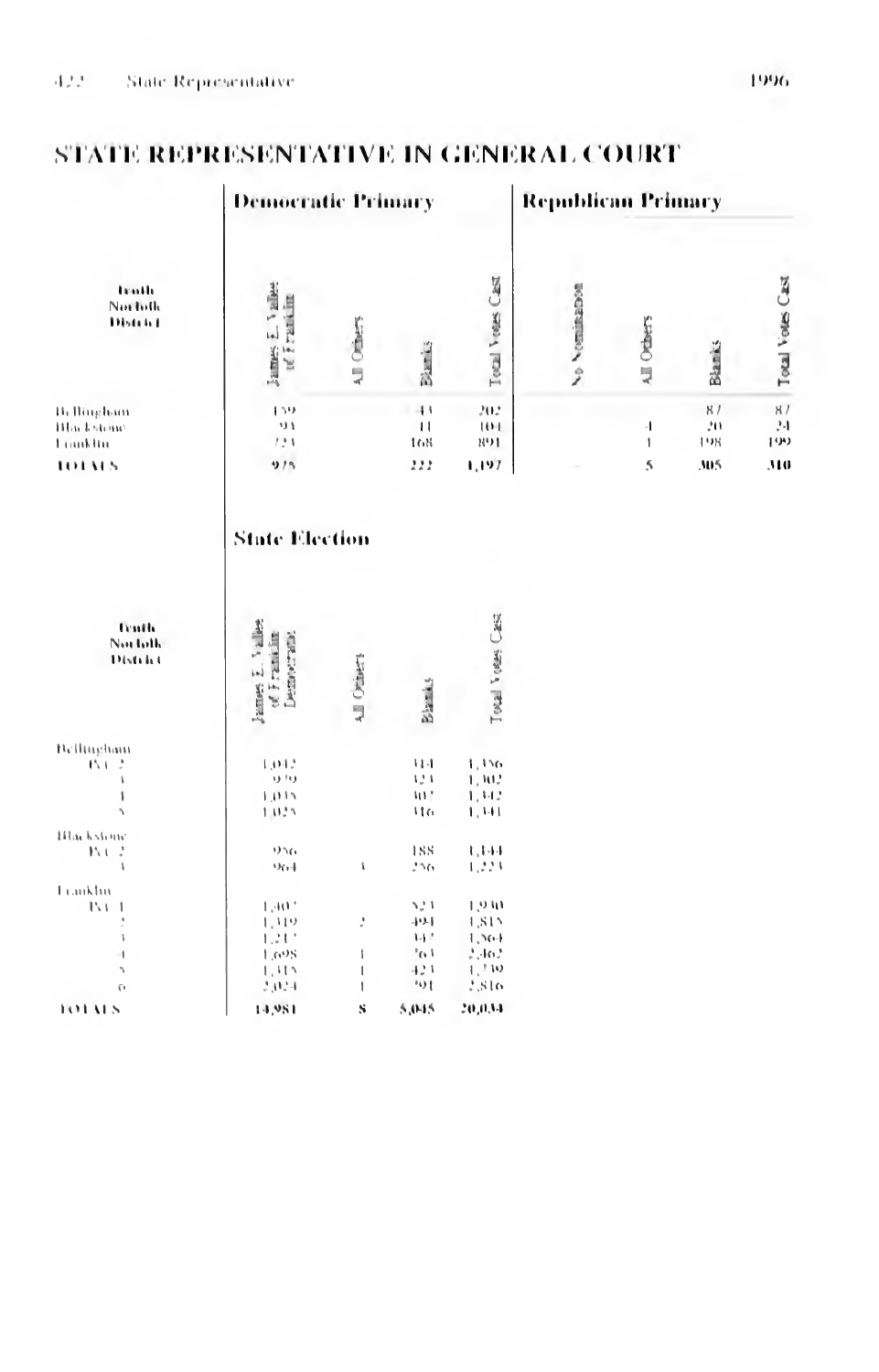|                                                                                | <b>Democratic Primary</b>                                  |                                                                         |                                                                                                 |                                                            | <b>Republican Primary</b> |             |                   |                                    |  |
|--------------------------------------------------------------------------------|------------------------------------------------------------|-------------------------------------------------------------------------|-------------------------------------------------------------------------------------------------|------------------------------------------------------------|---------------------------|-------------|-------------------|------------------------------------|--|
| Eleventh<br>Norfolk<br><b>District</b>                                         | Maryanne Lewis<br>of Peeham                                | UII Chthers                                                             | <b>Stanks</b>                                                                                   | Total Votes Cast                                           | <b>No Nomination</b>      | All Cribers | <b>Rianks</b>     | Total Votes Cast                   |  |
| mailted<br>Westwizzl<br>TOTALS                                                 | 210<br>7.7.7<br><b>LOW</b>                                 |                                                                         | $_{24.5}$<br>75<br>3.5%                                                                         | 1173<br>56.5<br>1436                                       |                           |             | 252<br> A <br>442 | 252<br>$\mid$ $\neq$ $\mid$<br>442 |  |
|                                                                                | <b>State Election</b>                                      |                                                                         |                                                                                                 |                                                            |                           |             |                   |                                    |  |
| Eleventh<br>Norfolk<br>District                                                | Maryanne Lewis<br>of Decham<br>Democratic                  | All Chibers                                                             | <b>Runks</b>                                                                                    | Total Voice Cast                                           |                           |             |                   |                                    |  |
| Dezhiam<br>Pot.<br>$\frac{1}{2}$<br>2<br>ين هو ه<br>$\ell_i$<br>$\overline{1}$ | 1283<br>1276<br>1 f531<br>1,378<br> 144<br>1,173<br>1, 113 |                                                                         | <b>UR</b><br>$41i$ ,<br>90%<br>$\frac{1}{4}$<br>$4:$ <sup>4</sup> ,<br>:42<br>$4^{\frac{n}{2}}$ | 1991<br>1/12A<br>1.334<br>1,982<br>1.575<br>1,521<br>1/T/t |                           |             |                   |                                    |  |
| Westword<br>Pot 1<br>$\mathfrak z$<br>ÿ<br>$\boldsymbol{\Lambda}$              | 1211<br>1204<br>$1/M_{\star}$<br>1,222                     | ÷,<br>$\gamma$<br>$\mid$ $\!\!$ $\!\!$ $\,$ $\!\!$ $\,$<br>$\pmb{\ell}$ | $\mathcal{A}$ /<br>$\mathfrak{c},\mathfrak{c}_i$ )<br>811<br>532<br>5 XXIX                      | 761<br>171A<br>2.250<br>179.<br>19,5.38                    |                           |             |                   |                                    |  |
| TOTALS                                                                         | 13,700                                                     | 外                                                                       |                                                                                                 |                                                            |                           |             |                   |                                    |  |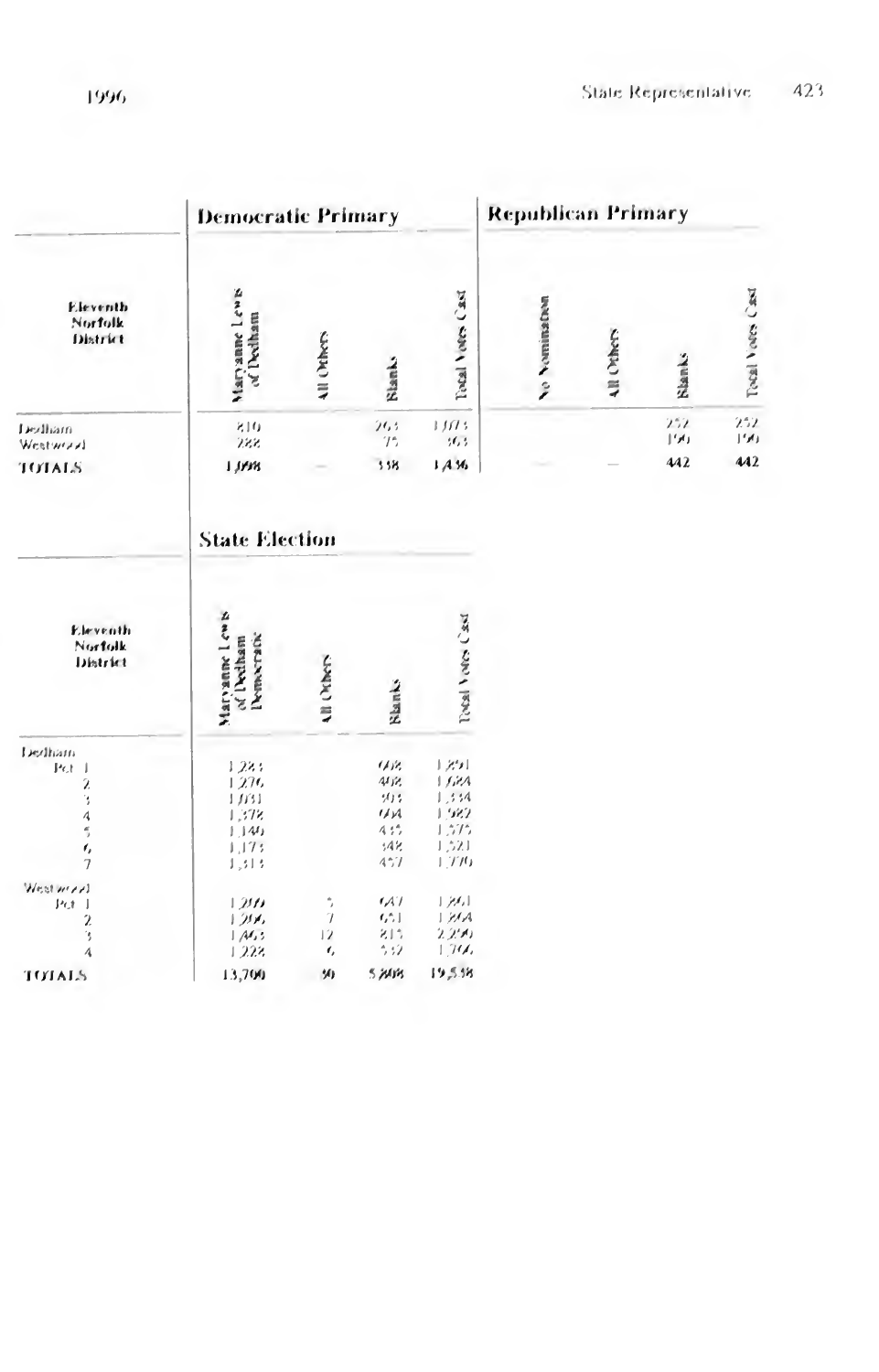|                                                                                                                                                             | <b>Democratic Primary</b>                                                 |                                                    |                                                             |                                                                               | <b>Republican Primary</b> |                     |                        |                         |
|-------------------------------------------------------------------------------------------------------------------------------------------------------------|---------------------------------------------------------------------------|----------------------------------------------------|-------------------------------------------------------------|-------------------------------------------------------------------------------|---------------------------|---------------------|------------------------|-------------------------|
| Twelfth<br>Norfolk<br><b>District</b>                                                                                                                       | John H. Rogers<br>of Norwood                                              | <b>All Others</b>                                  | Blanks                                                      | <b>Total Votes Cast</b>                                                       | No Nomination             | All Others          | Blanks                 | <b>Total Votes Cast</b> |
| Medfield<br>Norwood<br>Walpole<br>TOTALS                                                                                                                    | 65<br>982<br>75<br>1,122                                                  | $\overline{4}$<br>$\overline{\mathbf{4}}$          | 14<br>177<br>111<br>302                                     | 79<br>1,163<br>186<br>1,428                                                   |                           | 3<br>23<br>34<br>60 | 66<br>249<br>66<br>381 | 69<br>272<br>100<br>441 |
|                                                                                                                                                             | <b>State Election</b>                                                     |                                                    |                                                             |                                                                               |                           |                     |                        |                         |
| Twelfth<br>Norfolk<br><b>District</b>                                                                                                                       | John H. Rogers<br>of Norwood<br>Democratic                                | All Others                                         | Blanks                                                      | <b>Total Votes Cast</b>                                                       |                           |                     |                        |                         |
| Medfield<br>Pct. 2<br>.<br>3<br>1.1.1.1.1.1                                                                                                                 | 1,213<br>892                                                              | 17<br>3                                            | 636<br>540                                                  | 1,866<br>1,435                                                                |                           |                     |                        |                         |
| Norwood<br>Pct. 1<br>.<br>$\overline{\mathbf{c}}$<br>.<br>3<br>.<br>4<br>.<br>5<br>.<br>6<br>distribution de la constitución de la<br>7<br>8<br>.<br>9<br>. | 1,167<br>1,179<br>1,118<br>1,368<br>944<br>983<br>1,192<br>1,159<br>1,387 | $^{11}$<br>13<br>10<br>5<br>5<br>12<br>6<br>8<br>9 | 307<br>309<br>363<br>476<br>326<br>343<br>354<br>329<br>405 | 1,485<br>1,501<br>1,491<br>1,849<br>1,275<br>1,338<br>1,552<br>1,496<br>1,801 |                           |                     |                        |                         |
| Walpole<br>Pct. $7 \ldots \ldots \ldots$<br>TOTALS                                                                                                          | 1,251<br>13.853                                                           | 99                                                 | 688<br>5,076                                                | 1,939<br>19,028                                                               |                           |                     |                        |                         |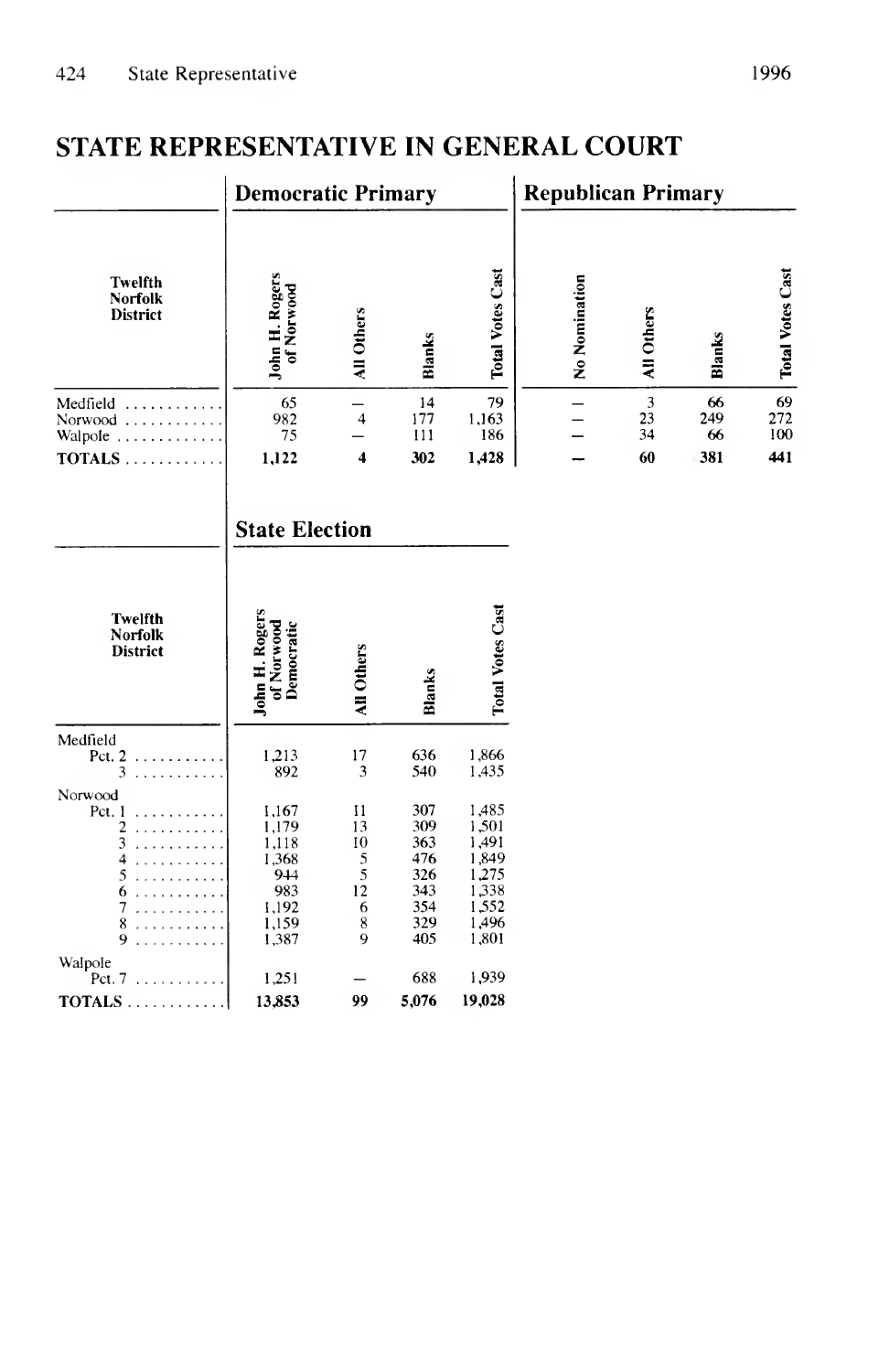|                                                                                      | <b>Democratic Primary</b>                                                                  |                                                                             |                                                           |                                                                 | <b>Republican Primary</b>                                                                        |                                                             |                        |                         |  |  |
|--------------------------------------------------------------------------------------|--------------------------------------------------------------------------------------------|-----------------------------------------------------------------------------|-----------------------------------------------------------|-----------------------------------------------------------------|--------------------------------------------------------------------------------------------------|-------------------------------------------------------------|------------------------|-------------------------|--|--|
| Thirteenth<br>Norfolk<br>District                                                    | Lida E. Harkins<br>of Needham                                                              | All Others                                                                  | Blanks                                                    | <b>Total Votes Cast</b>                                         | Robert H. Sullivan<br>of Dover                                                                   | All Others                                                  | Blanks                 | <b>Total Votes Cast</b> |  |  |
| Dover<br>.<br>Medfield<br>.<br>Needham<br>$TOTALS$                                   | 76<br>66<br>470<br>612                                                                     | $\frac{1}{2}$<br>11                                                         | 6<br>$\overline{7}$<br>107<br>120                         | 82<br>75<br>586<br>743                                          | 216<br>66<br>457<br>739                                                                          | $\boldsymbol{2}$<br>$\mathbf{1}$<br>$\overline{\mathbf{3}}$ | 43<br>13<br>106<br>162 | 261<br>79<br>564<br>904 |  |  |
|                                                                                      | <b>State Election</b>                                                                      |                                                                             |                                                           |                                                                 |                                                                                                  |                                                             |                        |                         |  |  |
| Thirteenth<br>Norfolk<br>District                                                    | Lida E. Harkins<br>of Needham<br>Democratic                                                | Robert H. Sullivan<br>Republican<br>of Dover                                | <b>All Others</b>                                         | Blanks                                                          | <b>Total Votes Cast</b>                                                                          |                                                             |                        |                         |  |  |
| Dover                                                                                | 1,308                                                                                      | 1,722                                                                       |                                                           | 158                                                             | 3,188                                                                                            |                                                             |                        |                         |  |  |
| Medfield<br>Pct. 1<br>4                                                              | 877<br>900                                                                                 | 461<br>534                                                                  |                                                           | 63<br>73                                                        | 1,401<br>1,507                                                                                   |                                                             |                        |                         |  |  |
| Needham<br>Pct. A<br>В<br>C<br>.<br>D<br>.<br>E<br>.<br>F<br>.<br>G<br>н<br>$TOTALS$ | 1,052<br>1,082<br>983<br>976<br>1,009<br>1,157<br>904<br>1,015<br>1,070<br>1,072<br>13,405 | 446<br>517<br>720<br>519<br>573<br>491<br>524<br>546<br>467<br>510<br>8,030 | 1<br>$\mathbf{1}$<br>$\frac{1}{2}$<br>$\frac{2}{2}$<br>10 | 72<br>66<br>86<br>59<br>77<br>63<br>59<br>65<br>67<br>62<br>970 | 1.571<br>1,666<br>1,789<br>1,554<br>1,659<br>1,712<br>1,489<br>1,627<br>1,606<br>1,646<br>22,415 |                                                             |                        |                         |  |  |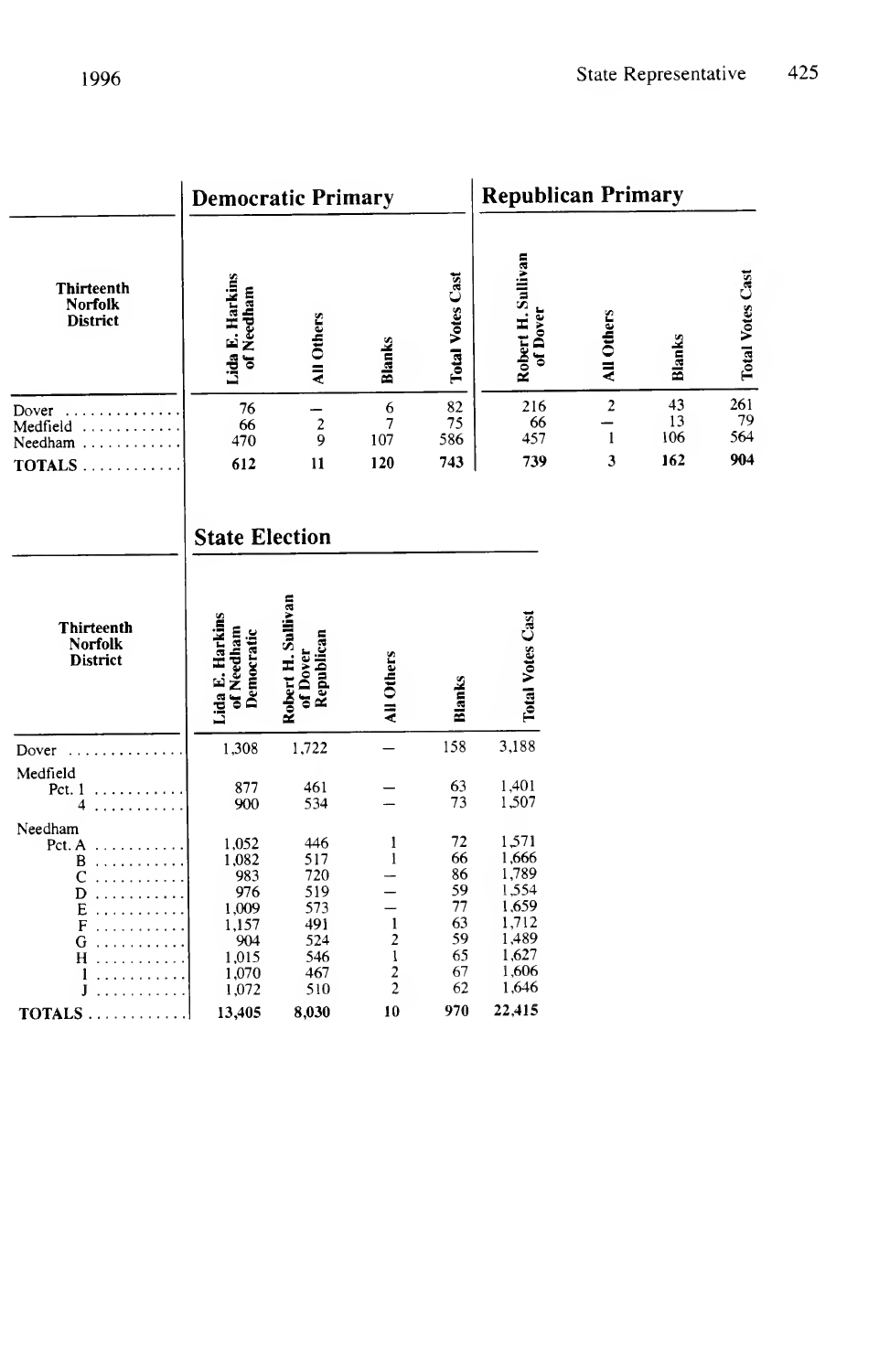|                                                                           | <b>Democratic Primary</b>                   |                                            |                          |                                  | <b>Republican Primary</b>     |                              |               |                         |
|---------------------------------------------------------------------------|---------------------------------------------|--------------------------------------------|--------------------------|----------------------------------|-------------------------------|------------------------------|---------------|-------------------------|
| Fourteenth<br><b>Norfolk</b><br><b>District</b>                           | No Nomination                               | All Others                                 | <b>Blanks</b>            | <b>Total Votes Cast</b>          | John A. Locke<br>of Wellesley | All Others                   | <b>Blanks</b> | <b>Total Votes Cast</b> |
| Wellesley<br>Weston                                                       |                                             | $\mathbf{1}$                               | 480<br>247               | 480<br>248                       | 731<br>123                    | $\mathbf{1}$<br>$\mathbf{2}$ | 100<br>24     | 832<br>149              |
| $TOTALS$                                                                  |                                             | 1                                          | 727                      | 728                              | 854                           | 3                            | 124           | 981                     |
|                                                                           | <b>State Election</b>                       |                                            |                          |                                  |                               |                              |               |                         |
| Fourteenth<br>Norfolk<br><b>District</b>                                  | John A. Locke<br>of Wellesley<br>Republican | All Others                                 | <b>Blanks</b>            | <b>Total Votes Cast</b>          |                               |                              |               |                         |
| Wellesley<br>Pct. A<br>.                                                  | 1,498                                       | 1                                          | 694                      | 2,193                            |                               |                              |               |                         |
| в<br>.                                                                    | 1,482                                       |                                            | 688                      | 2,170                            |                               |                              |               |                         |
| C<br><u>.</u><br>D<br>.                                                   | 1,690<br>1,334                              | $\mathbf{1}$                               | 581<br>625               | 2,272<br>1,959                   |                               |                              |               |                         |
| E<br>.<br>F<br>a dia ang pag-                                             | 1,528<br>1,114                              | $\mathbf{1}$                               | 644<br>495               | 2,173<br>1,609                   |                               |                              |               |                         |
| G<br>.                                                                    | 845                                         |                                            | 499                      | 1.344                            |                               |                              |               |                         |
| Weston<br>Pct. 1<br>1.1.1.1.1.1.1.1.1<br>$\mathbf{z}$<br>.<br>3<br>.<br>4 | 1,147<br>1,051<br>910<br>1,068              | $\overline{2}$<br>$\overline{\phantom{0}}$ | 563<br>497<br>343<br>450 | 1,712<br>1,548<br>1,253<br>1,518 |                               |                              |               |                         |
| $TOTALS$                                                                  | 13,667                                      | 5                                          | 6,079                    | 19,751                           |                               |                              |               |                         |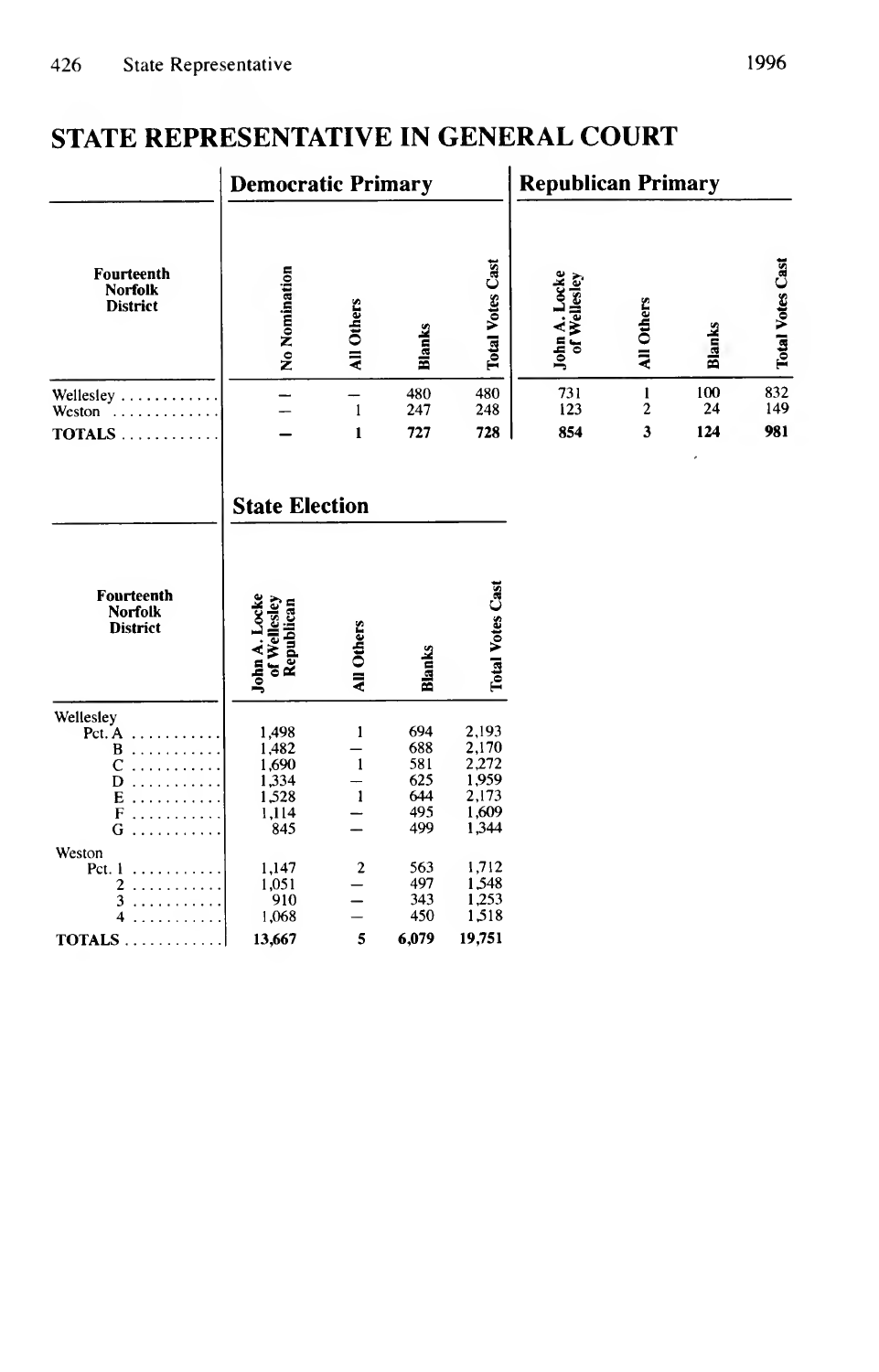|                                                                                                  |                                                                                    | <b>Democratic Primary</b>                                                          |                                                   |                                                                                    | <b>Republican Primary</b>                                                                                 |                   |        |                         |  |
|--------------------------------------------------------------------------------------------------|------------------------------------------------------------------------------------|------------------------------------------------------------------------------------|---------------------------------------------------|------------------------------------------------------------------------------------|-----------------------------------------------------------------------------------------------------------|-------------------|--------|-------------------------|--|
| Fifteenth<br>Norfolk<br><b>District</b>                                                          | John A. Businger<br>of Brookline                                                   | All Others                                                                         | Blanks                                            | <b>Total Votes Cast</b>                                                            | No Nomination                                                                                             | <b>All Others</b> | Blanks | <b>Total Votes Cast</b> |  |
| <b>Brookline</b>                                                                                 | 878                                                                                | $\overline{\mathbf{4}}$                                                            | 366                                               | 1,248                                                                              |                                                                                                           |                   | 286    | 286                     |  |
| <b>TOTALS</b>                                                                                    | 878<br><b>State Election</b>                                                       | 4                                                                                  | 366                                               | 1,248                                                                              |                                                                                                           |                   | 286    | 286                     |  |
| Fifteenth<br>Norfolk<br><b>District</b>                                                          | John A. Businger<br>of Brookline<br>Democratic                                     | Julius B. Levine<br>of Brookline<br>Independent                                    | <b>All Others</b>                                 | <b>Blanks</b>                                                                      | <b>Total Votes Cast</b>                                                                                   |                   |        |                         |  |
| <b>Brookline</b><br>Pct. 2<br>3<br>5<br>6<br>7<br>8<br>9<br>10<br>.<br>11<br>14<br><b>TOTALS</b> | 596<br>933<br>849<br>736<br>849<br>821<br>808<br>762<br>734<br>872<br>587<br>8.547 | 418<br>656<br>509<br>574<br>646<br>583<br>643<br>738<br>639<br>653<br>793<br>6,852 | 1<br>$\mathbf{I}$<br>—<br>$\overline{\mathbf{2}}$ | 108<br>138<br>139<br>132<br>173<br>150<br>159<br>154<br>162<br>196<br>135<br>1,646 | 1,123<br>1,727<br>1,498<br>1,442<br>1,668<br>1,554<br>1,610<br>1,654<br>1,535<br>1,721<br>1,515<br>17,047 |                   |        |                         |  |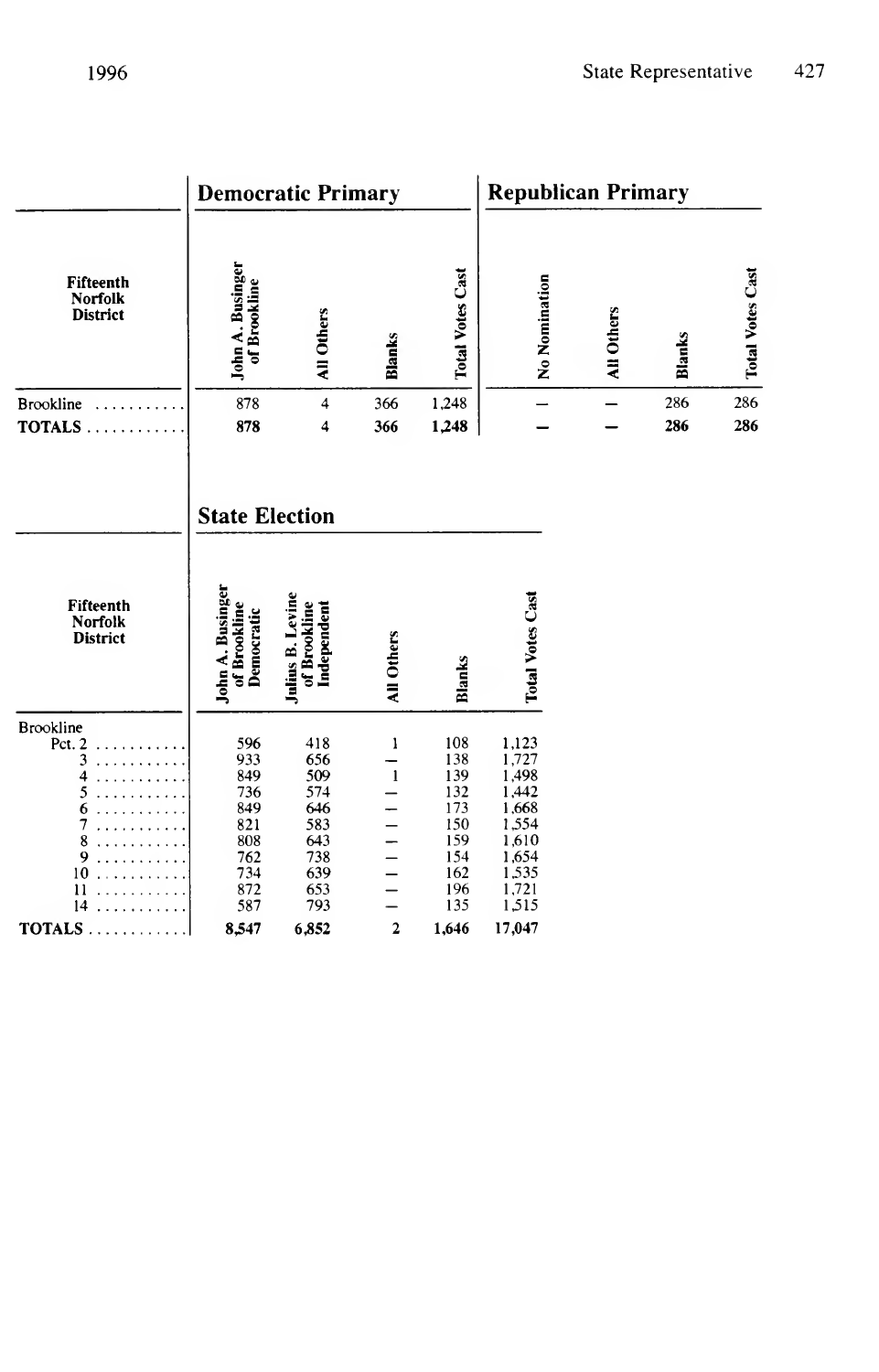|                                                                        |                                                                                      | <b>Democratic Primary</b>                                                          |                                                                                                      |                                                                       | <b>Republican Primary</b>                                                                                 |                       |            |                         |
|------------------------------------------------------------------------|--------------------------------------------------------------------------------------|------------------------------------------------------------------------------------|------------------------------------------------------------------------------------------------------|-----------------------------------------------------------------------|-----------------------------------------------------------------------------------------------------------|-----------------------|------------|-------------------------|
| First<br><b>Plymouth</b><br>District                                   | Joseph R. Gallitano<br>of Plymouth                                                   | All Others                                                                         | Blanks                                                                                               | <b>Total Votes Cast</b>                                               | Linda C. Teagan<br>of Plymouth                                                                            | All Others            | Blanks     | <b>Total Votes Cast</b> |
| Plymouth<br><b>TOTALS</b> .                                            | 1,328<br>1,328                                                                       | $\bf 8$<br>8                                                                       | 446<br>446                                                                                           | 1,782<br>1,782                                                        | 761<br>761                                                                                                | 9<br>$\boldsymbol{9}$ | 199<br>199 | 969<br>969              |
| First<br>Plymouth<br>District                                          | <b>State Election</b><br>Linda C. Teagan<br>of Plymouth<br>Republican                | <b>Joseph R. Gallitano</b><br>of Plymouth<br>Democratic                            | All Others                                                                                           | <b>Blanks</b>                                                         | <b>Total Votes Cast</b>                                                                                   |                       |            |                         |
| Plymouth<br>Pct. 1<br>3<br>4<br>5<br>6<br>8<br>9<br>10<br>12<br>TOTALS | 494<br>516<br>616<br>742<br>806<br>817<br>795<br>1,114<br>720<br>650<br>563<br>7,833 | 711<br>675<br>736<br>938<br>863<br>853<br>751<br>921<br>671<br>775<br>911<br>8,805 | $\overline{\mathbf{c}}$<br>$\frac{1}{3}$<br>$\mathbf{1}$<br>1<br>$\mathbf{1}$<br>$\frac{2}{1}$<br>13 | 53<br>46<br>62<br>65<br>69<br>65<br>72<br>56<br>51<br>53<br>38<br>630 | 1,258<br>1,239<br>1,414<br>1,748<br>1,740<br>1,735<br>1,619<br>2,092<br>1,443<br>1,480<br>1,513<br>17,281 |                       |            |                         |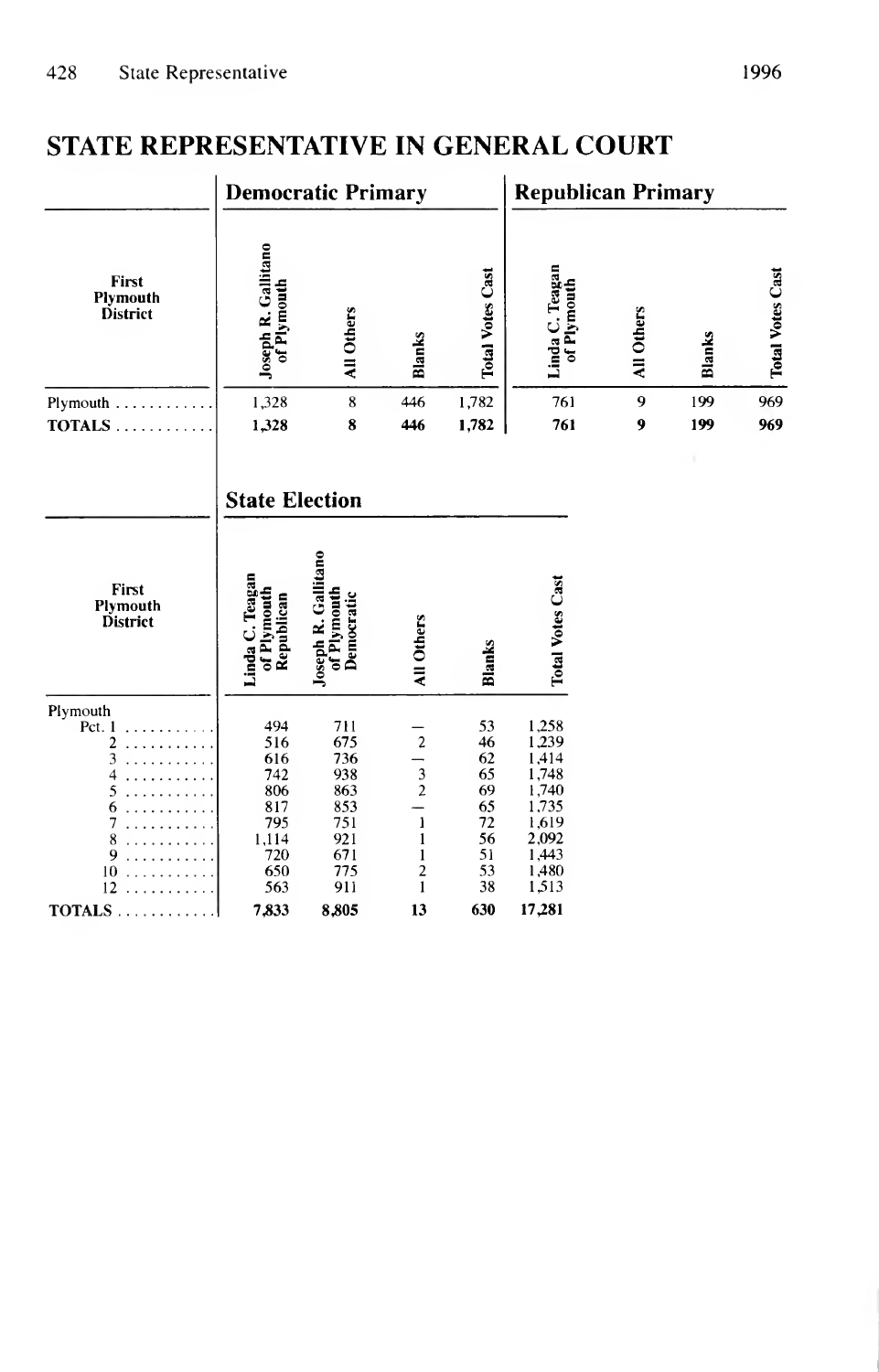| Ruth W. Provost<br>of Sandwich                | <b>All Others</b>                                         | Blanks                                                            | <b>Total Votes Cast</b>           | Samuel J. Corbitt<br>of Wareham           | All Others                                       | <b>Blanks</b>               | <b>Total Votes Cast</b>           |
|-----------------------------------------------|-----------------------------------------------------------|-------------------------------------------------------------------|-----------------------------------|-------------------------------------------|--------------------------------------------------|-----------------------------|-----------------------------------|
| 270<br>246<br>378<br>472<br>1,366             | $\overline{2}$<br>$\mathbf{1}$<br>$\overline{\mathbf{3}}$ | 94<br>81<br>111<br>119<br>405                                     | 366<br>328<br>489<br>591<br>1,774 | 173<br>177<br>299<br>320<br>969           | -<br>$\mathbf 1$<br>$\overline{\mathbf{4}}$<br>5 | 49<br>29<br>96<br>32<br>206 | 222<br>207<br>399<br>352<br>1,180 |
|                                               |                                                           |                                                                   |                                   |                                           |                                                  |                             |                                   |
| Samuel J. Corbitt<br>of Wareham<br>Republican | Ruth W. Provost<br>of Sandwich<br>Democratic              | <b>All Others</b>                                                 | Blanks                            | <b>Total Votes Cast</b>                   |                                                  |                             |                                   |
| 599<br>634                                    | 795<br>782                                                |                                                                   | 127<br>169                        | 1.521<br>1,585                            |                                                  |                             |                                   |
| 807<br>898                                    | 734<br>724                                                | 1                                                                 | 118<br>147                        | 1,660<br>1,769                            |                                                  |                             |                                   |
| 495<br>586<br>533                             | 751<br>740<br>773                                         | $\frac{3}{2}$                                                     | 65<br>95<br>81                    | 1,311<br>1,424<br>1,389                   |                                                  |                             |                                   |
| 989<br>791<br>825<br>729<br>808               | 769<br>874<br>669<br>720<br>729                           | 2<br>$\mathbf{1}$<br>$\mathbf{1}$<br>$\mathbf{1}$<br>$\mathbf{1}$ | 78<br>86<br>62<br>86<br>80        | 1,838<br>1,752<br>1,557<br>1.536<br>1,618 |                                                  |                             |                                   |
|                                               | 8,694                                                     | <b>State Election</b><br>9,060                                    | <b>Democratic Primary</b><br>12   | 1,194                                     | 18,960                                           |                             | <b>Republican Primary</b>         |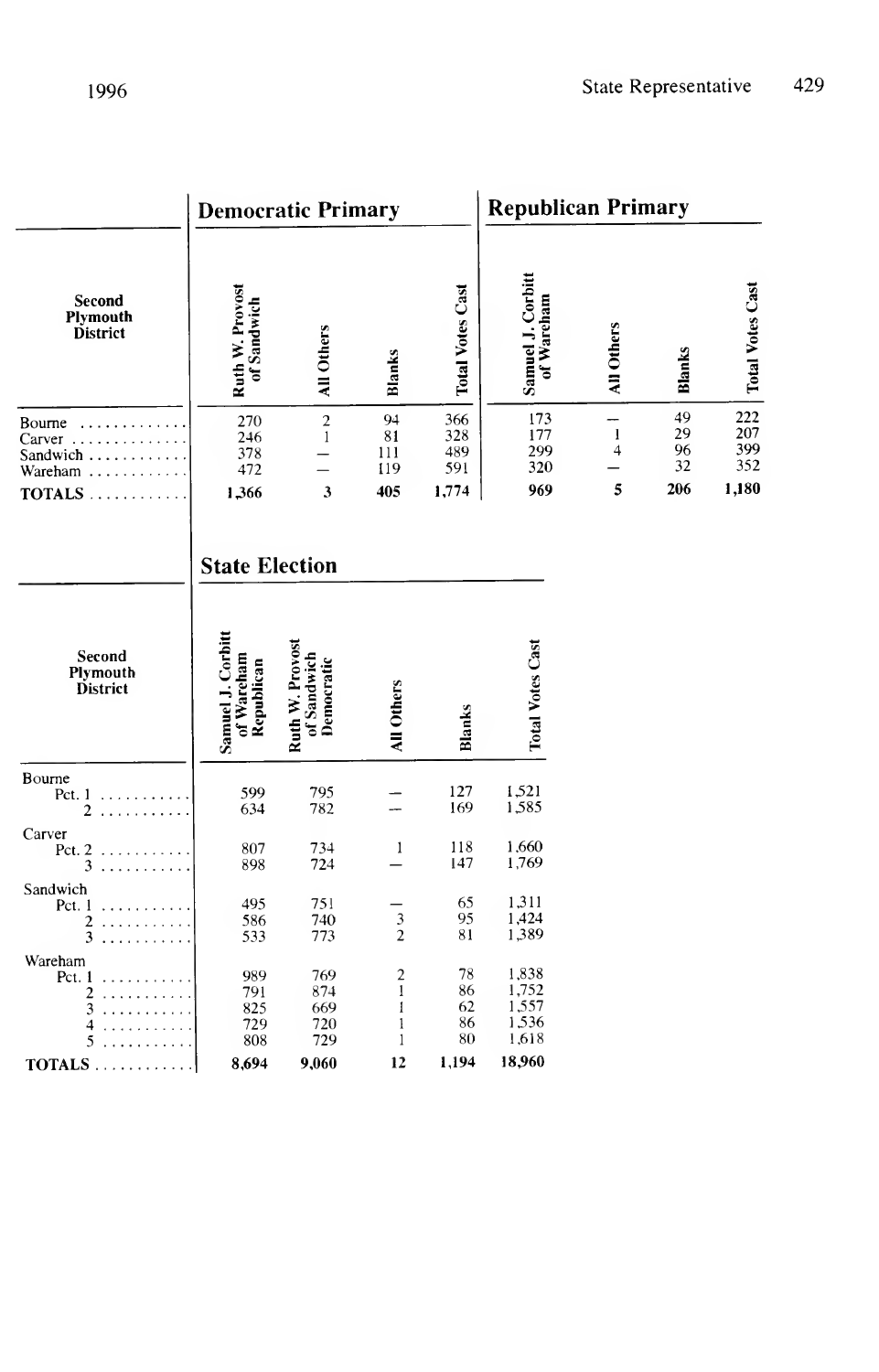|                                                                                        | <b>Democratic Primary</b>                         |                                 |                                 |                                           |                                     | <b>Republican Primary</b> |           |                         |  |  |
|----------------------------------------------------------------------------------------|---------------------------------------------------|---------------------------------|---------------------------------|-------------------------------------------|-------------------------------------|---------------------------|-----------|-------------------------|--|--|
| <b>Third</b><br>Plymouth<br>District                                                   | No Nomination                                     | All Others                      | Blanks                          | <b>Total Votes Cast</b>                   | Mary Jeanette Murray<br>of Cohasset | All Others                | Blanks    | <b>Total Votes Cast</b> |  |  |
| Cohasset<br>Hingham                                                                    | —                                                 | 10<br>119                       | 546<br>1,165                    | 556<br>1,284                              | 256<br>607                          | -<br>$\overline{7}$       | 50<br>83  | 306<br>697              |  |  |
| Hull<br>a a a a a a a a a<br><b>TOTALS.</b>                                            |                                                   | 129                             | 694<br>2,405                    | 694<br>2,534                              | 117<br>980                          | $\overline{7}$            | 27<br>160 | 144<br>1,147            |  |  |
|                                                                                        | <b>State Election</b>                             |                                 |                                 |                                           |                                     |                           |           |                         |  |  |
| <b>Third</b><br>Plymouth<br>District                                                   | Mary Jeanette Murray<br>of Cohasset<br>Republican | All Others                      | Blanks                          | <b>Total Votes Cast</b>                   |                                     |                           |           |                         |  |  |
| Cohasset<br>Pct. 1<br>.<br>$\overline{2}$<br>.                                         | 1,729<br>1,559                                    | 81<br>85                        | 425<br>413                      | 2,235<br>2,057                            |                                     |                           |           |                         |  |  |
| Hingham<br>Pct. 1<br>$\overline{\mathbf{c}}$<br>$\overline{\mathbf{3}}$<br>4<br>.<br>5 | 1,664<br>1,500<br>1,626<br>1,693<br>1,653         | 271<br>291<br>295<br>159<br>197 | 431<br>378<br>359<br>396<br>360 | 2,366<br>2,169<br>2,280<br>2,248<br>2,210 |                                     |                           |           |                         |  |  |
| Hull<br>Pct. 1<br>.<br>$\overline{\mathbf{c}}$<br>3<br>.                               | 1,363<br>1,255<br>1,179                           | 50<br>45<br>45                  | 441<br>334<br>358               | 1,854<br>1,634<br>1,582                   |                                     |                           |           |                         |  |  |
| $TOTALS$                                                                               | 15,221                                            | 1,519                           | 3,895                           | 20,635                                    |                                     |                           |           |                         |  |  |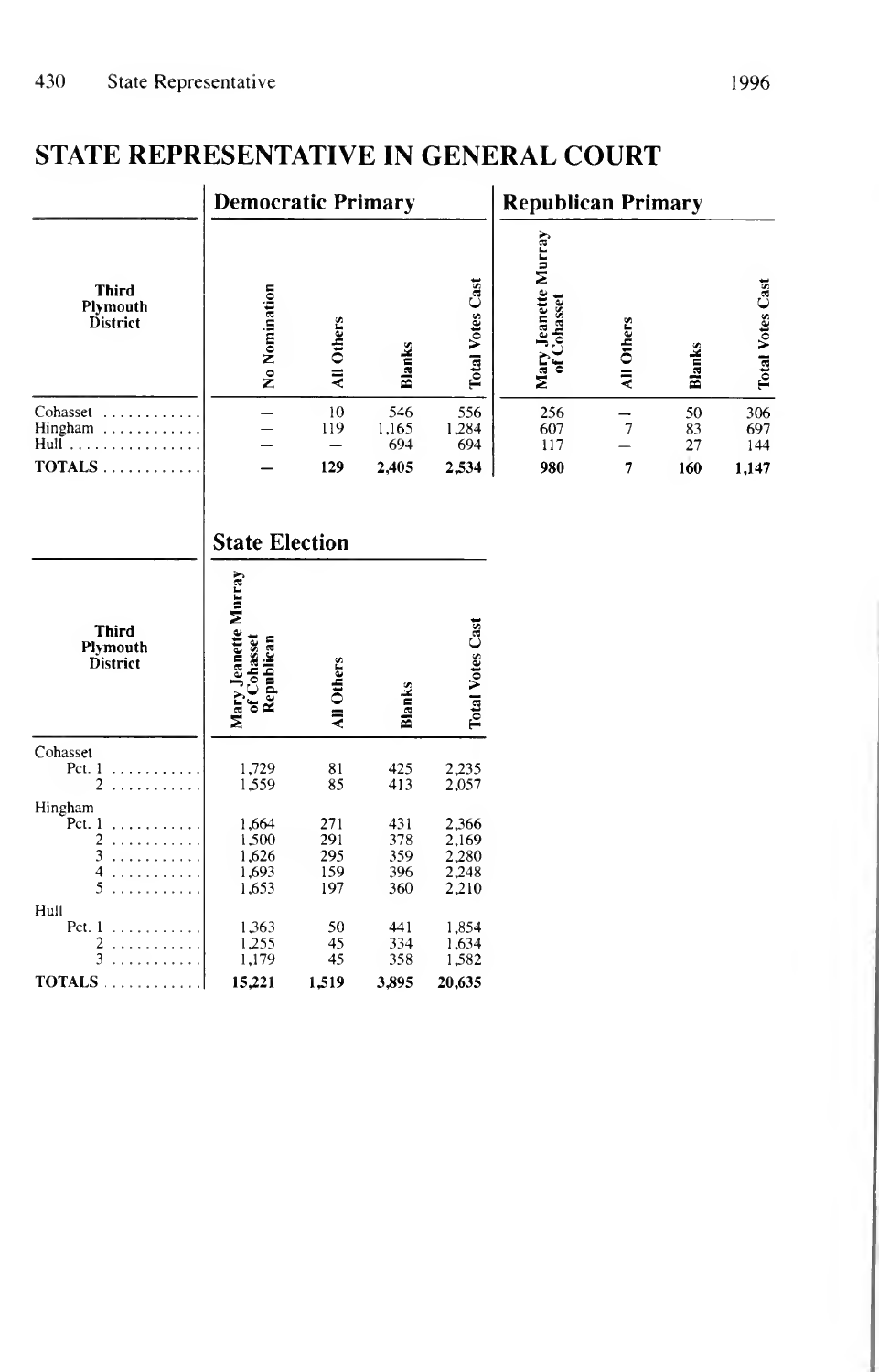|                                                         | <b>Democratic Primary</b>                            |                                               |                                                              |                                  | <b>Republican Primary</b>                          |                       |                   |                         |
|---------------------------------------------------------|------------------------------------------------------|-----------------------------------------------|--------------------------------------------------------------|----------------------------------|----------------------------------------------------|-----------------------|-------------------|-------------------------|
| Fourth<br>Plymouth<br>District                          | Frank M. Hynes<br>of Marshfield                      | <b>All Others</b>                             | <b>Blanks</b>                                                | <b>Total Votes Cast</b>          | Mark A. Casper<br>of Marshfield                    | <b>All Others</b>     | Blanks            | <b>Total Votes Cast</b> |
| Marshfield<br>Scituate<br>TOTALS                        | 1,588<br>1,341<br>2,929                              | 3<br>10<br>13                                 | 234<br>244<br>478                                            | 1,825<br>1,595<br>3,420          | 393<br>461<br>854                                  | $\sqrt{2}$<br>8<br>10 | 107<br>142<br>249 | 502<br>611<br>1,113     |
|                                                         | <b>State Election</b>                                |                                               |                                                              |                                  |                                                    |                       |                   |                         |
| Fourth<br>Plymouth<br>District                          | <b>Frank M. Hynes</b><br>of Marshfield<br>Democratic | of Marshfield<br>Mark A. Casper<br>Republican | All Others                                                   | Blanks                           | <b>Total Votes Cast</b>                            |                       |                   |                         |
| Marshfield<br>Pct. 1<br>2<br>3<br>4<br>5<br>.<br>6<br>. | 1,253<br>1,336<br>1,328<br>1.173<br>1,291<br>1,505   | 463<br>550<br>462<br>627<br>524<br>712        | $\overline{c}$                                               | 52<br>45<br>43<br>46<br>52<br>84 | 1,768<br>1,931<br>1,833<br>1,848<br>1,867<br>2.301 |                       |                   |                         |
| Scituate<br>Pct.1<br>2<br>3<br>4<br>5<br>6              | 1,053<br>1,051<br>1,050<br>1,070<br>1,056<br>1,103   | 498<br>582<br>499<br>580<br>438<br>443        | 3<br>$\mathbf{1}$<br>$\overline{\mathbf{c}}$<br>$\mathbf{1}$ | 77<br>45<br>69<br>86<br>68<br>63 | 1.628<br>1,678<br>1,621<br>1,737<br>1,564<br>1,610 |                       |                   |                         |
| $TOTALS$                                                | 14,269                                               | 6,378                                         | 9                                                            | 730                              | 21,386                                             |                       |                   |                         |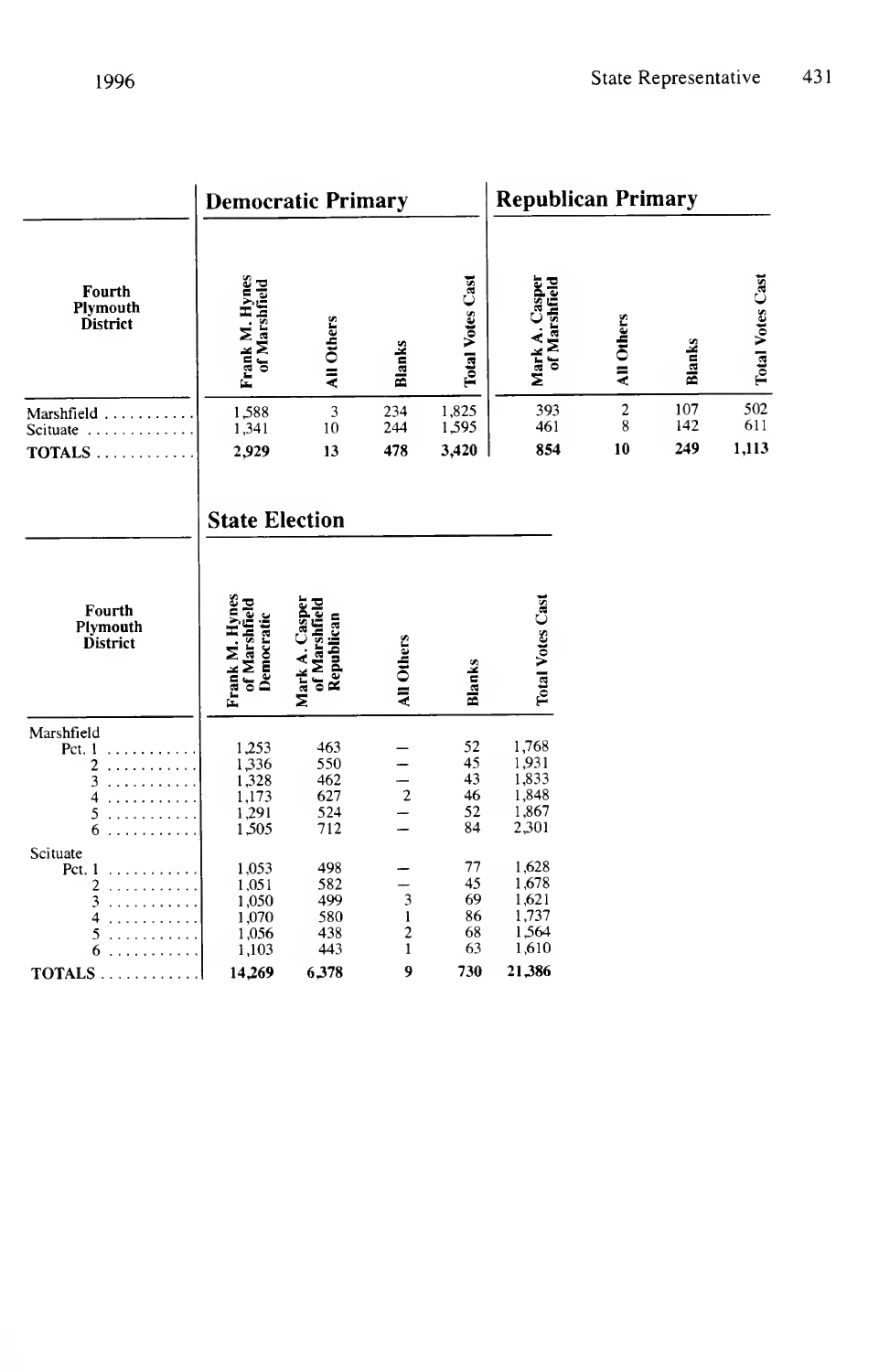|                                                                                                         | <b>Democratic Primary</b><br><b>Republican Primary</b>         |                                                               |                                                           |                                                       |                                                                    |                                    |                                |                         |                            |
|---------------------------------------------------------------------------------------------------------|----------------------------------------------------------------|---------------------------------------------------------------|-----------------------------------------------------------|-------------------------------------------------------|--------------------------------------------------------------------|------------------------------------|--------------------------------|-------------------------|----------------------------|
| Fifth<br>Plymouth<br>District                                                                           | Janet W. O'Brien<br>of Hanover                                 | Robert J. Nyman<br>of Hanover                                 | <b>All Others</b>                                         | Blanks                                                | <b>Total Votes Cast</b>                                            | Anthony V. Gauquier<br>of Rockland | <b>All Others</b>              | <b>Blanks</b>           | <b>Total Votes Cast</b>    |
| Hanover<br>Norwell<br>Rockland<br>TOTALS                                                                | 883<br>706<br>711<br>2,300                                     | 1,167<br>256<br>659<br>2,082                                  | $\overline{\phantom{0}}$<br>$\mathbf 2$<br>$\overline{2}$ | 31<br>26<br>24<br>81                                  | 2,081<br>988<br>1,396<br>4,465                                     | 266<br>238<br>224<br>728           | <u>.</u><br>$\frac{2}{5}$<br>7 | 144<br>143<br>72<br>359 | 410<br>383<br>301<br>1,094 |
|                                                                                                         | <b>State Election</b>                                          |                                                               |                                                           |                                                       |                                                                    |                                    |                                |                         |                            |
| Fifth<br>Plymouth<br>District                                                                           | Janet W. O'Brien<br>Democratic<br>of Hanover                   | Anthony V. Gauquier<br>of Rockland<br>Republican              | <b>All Others</b>                                         | Blanks                                                | <b>Total Votes Cast</b>                                            |                                    |                                |                         |                            |
| Hanover<br>Pct. 1<br>.<br>$\overline{\mathbf{c}}$<br>.<br>3<br>dia anala dia amin'ny                    | 1,525<br>1,370<br>1,260                                        | 681<br>631<br>634                                             | -1<br>5<br>13                                             | 100<br>80<br>105                                      | 2,307<br>2.086<br>2,012                                            |                                    |                                |                         |                            |
| Norwell<br>Pct. 1<br>.<br>$\overline{c}$<br>dia a dia a dia<br>3                                        | 1,101<br>1,115<br>1,062                                        | 495<br>588<br>590                                             |                                                           | 118<br>122<br>118                                     | 1,714<br>1,825<br>1,770                                            |                                    |                                |                         |                            |
| Rockland<br>Pct. 1<br>.<br>.<br>a a che anche anche<br>a a a an an an a<br>.<br>8<br><b>TOTALS</b><br>. | 565<br>478<br>651<br>424<br>425<br>414<br>577<br>627<br>11,594 | 366<br>358<br>367<br>274<br>308<br>318<br>367<br>438<br>6,415 | $\mathbf{1}$<br>$\mathfrak{Z}$<br>$\frac{1}{2}$<br>25     | 48<br>58<br>47<br>40<br>29<br>44<br>46<br>61<br>1,016 | 979<br>894<br>1,065<br>739<br>762<br>779<br>990<br>1,128<br>19,050 |                                    |                                |                         |                            |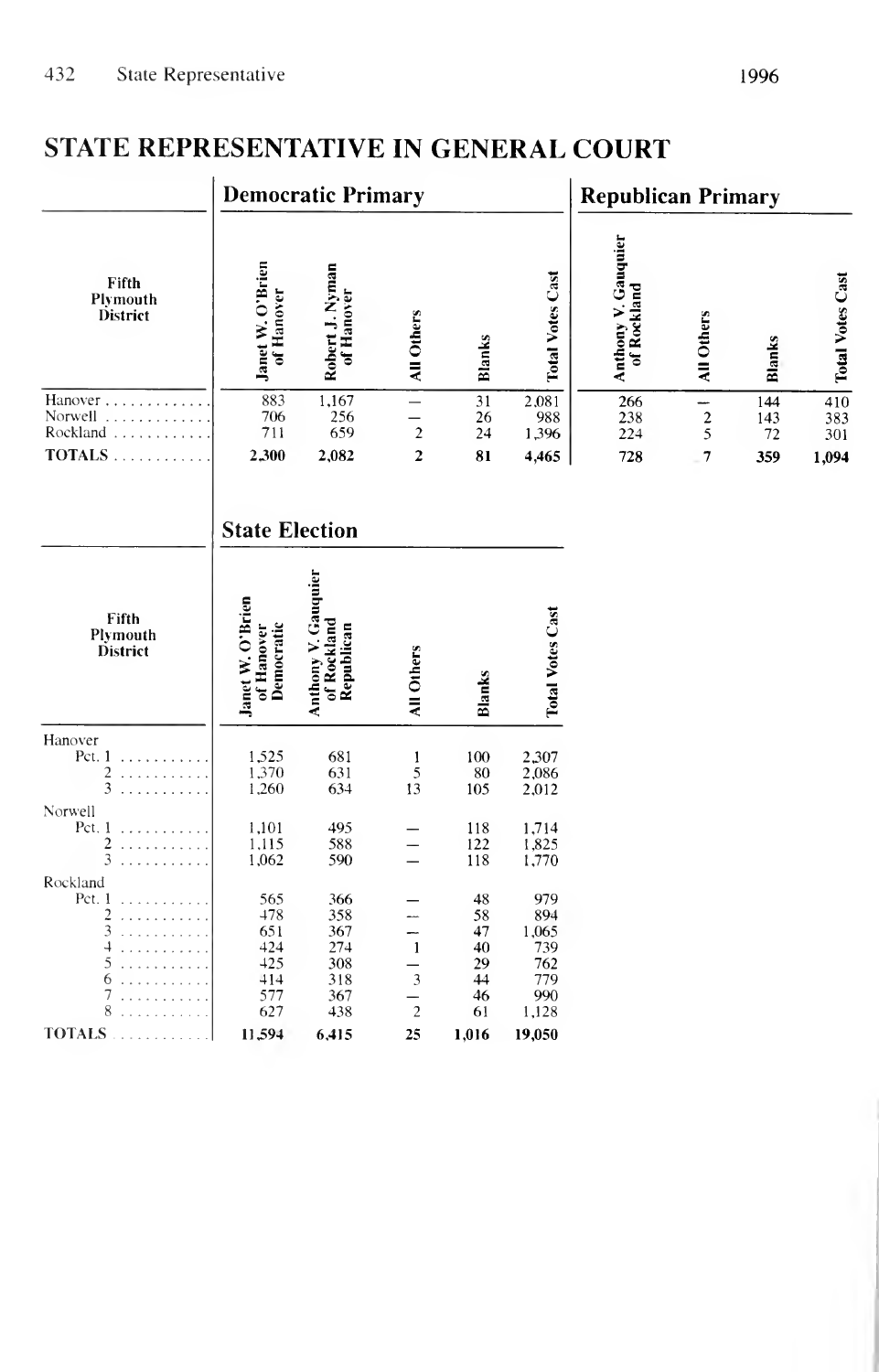$\ddot{\phantom{0}}$ 

 $\mathcal{L}^{\text{max}}$ 

 $\lambda$ 

|                                                                                  |                                              | <b>Democratic Primary</b>                         |                               |                                  |                                                    | <b>Republican Primary</b>      |                                                                   |                       |                          |
|----------------------------------------------------------------------------------|----------------------------------------------|---------------------------------------------------|-------------------------------|----------------------------------|----------------------------------------------------|--------------------------------|-------------------------------------------------------------------|-----------------------|--------------------------|
| Sixth<br>Plymouth<br>District                                                    | No Nomination                                | <b>Jason Cincotti</b><br>of Duxbury<br>(Write-In) | All Others                    | Blanks                           | <b>Total Votes Cast</b>                            | Francis L. Marini<br>of Hanson | All Others                                                        | Blanks                | <b>Total Votes Cast</b>  |
| Duxbury<br>$Hanson \dots \dots \dots \dots$<br>Pembroke<br>1.1.1.1.1.1<br>TOTALS | —                                            | 169<br>30<br>87<br>286                            | 44<br>2<br>$\mathbf{I}$<br>47 | 572<br>258<br>458<br>1,288       | 785<br>290<br>546<br>1,621                         | 415<br>166<br>295<br>876       | $\overline{2}$<br>-<br>$\overline{\phantom{0}}$<br>$\overline{2}$ | 59<br>23<br>39<br>121 | 476<br>189<br>334<br>999 |
|                                                                                  | <b>State Election</b>                        |                                                   |                               |                                  |                                                    |                                |                                                                   |                       |                          |
| Sixth<br>Plymouth<br>District                                                    | Francis L. Marini<br>Republican<br>of Hanson | <b>Jason Cincotti</b><br>of Duxbury<br>Democratic | All Others                    | <b>Blanks</b>                    | <b>Total Votes Cast</b>                            |                                |                                                                   |                       |                          |
| Duxbury<br>Pct. 1<br>3<br>5<br>6                                                 | 755<br>886<br>637<br>626<br>535<br>585       | 588<br>669<br>631<br>555<br>590<br>548            | 1<br>4<br>$\frac{1}{3}$<br>1  | 89<br>92<br>79<br>73<br>53<br>70 | 1,433<br>1,651<br>1,347<br>1,257<br>1,179<br>1.204 |                                |                                                                   |                       |                          |
| Hanson<br>Pct. 1<br>$\frac{2}{3}$                                                | 1.260<br>1,069<br>971                        | 327<br>297<br>279                                 | 6                             | 67<br>57<br>64                   | 1,660<br>1,423<br>1.314                            |                                |                                                                   |                       |                          |
| Pembroke<br>Pct. 1<br>$\overline{\mathbf{c}}$<br>3<br>4                          | 916<br>975<br>978<br>983                     | 724<br>701<br>635<br>789                          | $\overline{\phantom{0}}$      | 217<br>164<br>166<br>122         | 1,857<br>1,840<br>1,779<br>1,894                   |                                |                                                                   |                       |                          |
| TOTALS                                                                           | 11,176                                       | 7,333                                             | 16                            | 1,313                            | 19,838                                             |                                |                                                                   |                       |                          |

 $\ddot{\phantom{a}}$